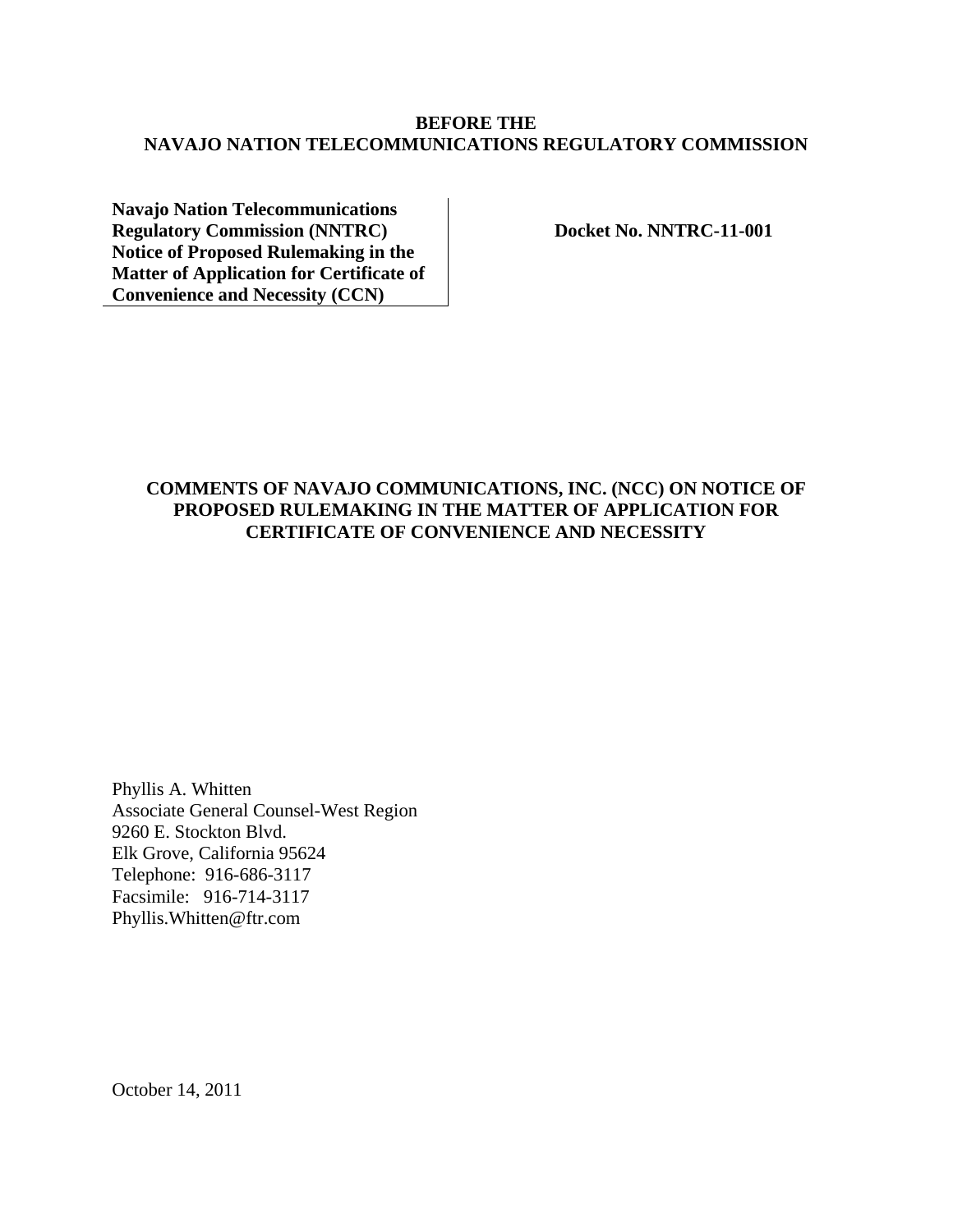### **BEFORE THE NAVAJO NATION TELECOMMUNICATIONS REGULATORY COMMISSION**

**Navajo Nation Telecommunications Regulatory Commission (NNTRC) Notice of Proposed Rulemaking in the Matter of Application for Certificate of Convenience and Necessity (CCN)** 

**Docket No. NNTRC-11-001** 

## **COMMENTS OF NAVAJO COMMUNICATIONS, INC. (NCC) ON NOTICE OF PROPOSED RULEMAKING IN THE MATTER OF APPLICATION FOR CERTIFICATE OF CONVENIENCE AND NECESSITY**

Navajo Communications Company, Inc. ("NCC") provides these comments in response to above-captioned Notice of Proposed Rulemaking in the matter of Application for Certificate of Convenience and Necessity ("Notice") released July 28, 2011. These comments are timely filed in accordance with the extended comment date of October 14, 2011. NCC has a longstanding presence in the Navajo region. NCC has been a telecommunications provider on the Navajo Nation since 1970 in Arizona, Utah and New Mexico. NCC currently is regulated by the state entity regulating public utilities in Arizona, Utah and New Mexico, and also by the Federal Communications Commission ("FCC") for interstate services provided in the region. As a longstanding telecommunications provider familiar with the region and the industry, NCC is well qualified to provide meaningful comments in this rulemaking proceeding. NCC below provides comments on the proposed rules, along with additional suggestions for consideration.

### **Background and Existing Regulation**

As noted, NCC takes pride in its role of providing telecommunications services to the Navajo Nation for over 40 years, and seeks to maintain a positive relationship with the Navajo Nation and all its customers in the region. NCC was authorized by the Bureau of Indian Affairs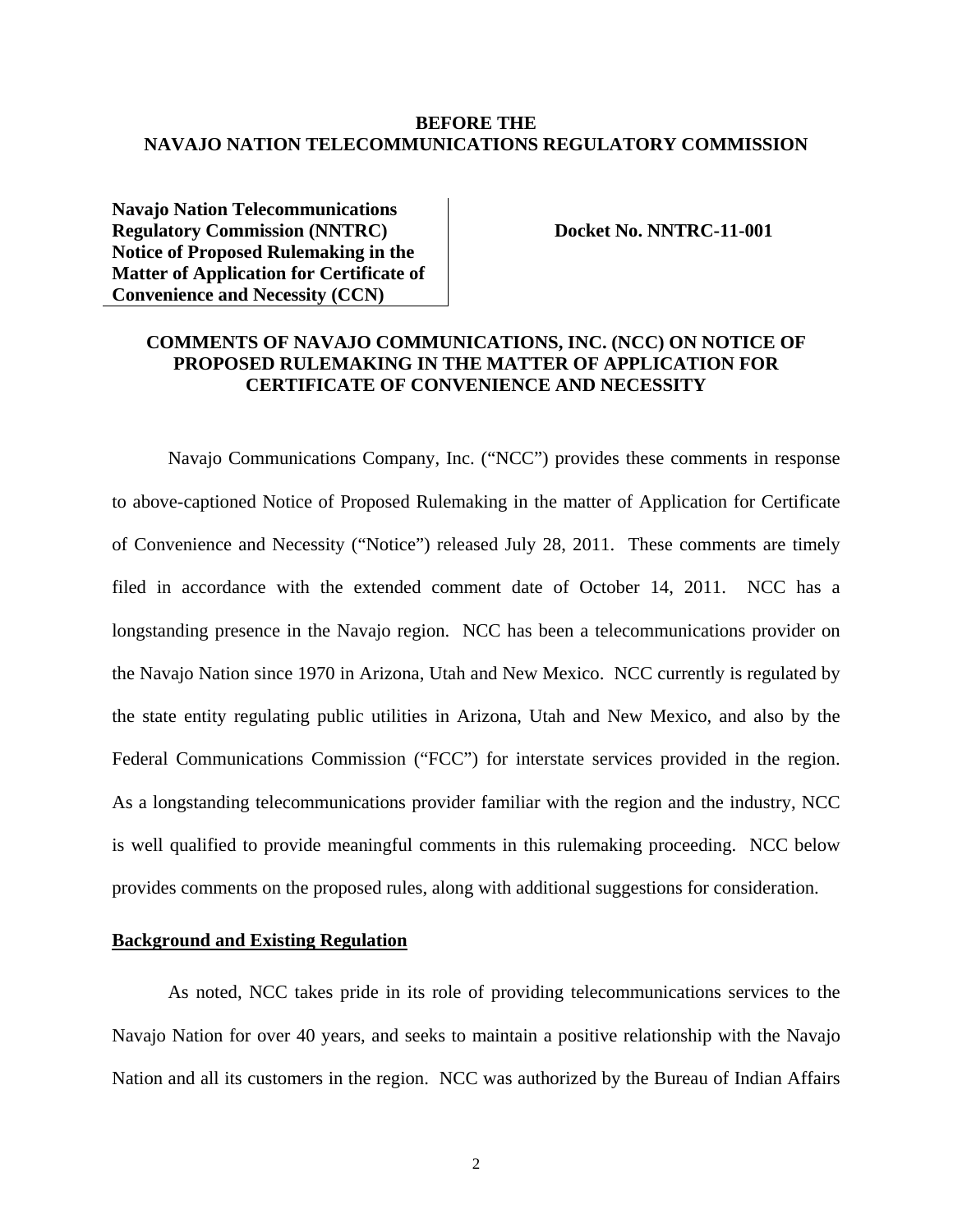(BIA) on July 31, 1970 to purchase the telephone system, rights of properties used and useful by it in the operation of the systems, free and clear of encumbrances. In the BIA contract agreement, the Navajo Tribe agreed that the purchase for the system included the right to do business on the Reservation and all rights of way already granted and to be granted in the future. NCC received authority and certificates of convenience and necessity (CC&N) in 1970 from the Public Service Commission of Utah, State Corporation Commission of New Mexico and the Arizona Corporation Commission, the entities that regulate public utility service in each jurisdiction. NCC is regulated by these three state commissions for rates, services and earnings, and NCC has approved tariffs on file with each commission. NCC also is subject to the rules and regulations of the FCC for interstate services and subject to rates and terms contained in its Interstate tariff on file with the FCC.

#### **Additional Regulatory Oversight**

NCC's paramount concern with additional regulatory authority, should the NNTRC decide to assert authority different from, or conflicting with, current regulations, is that NCC's services already are regulated at the state and federal levels. Additional or conflicting regulation is not necessary to assure quality of service, affordable and reasonable rates and available services, essentially the goals of the proposed rules. Additional regulation could cause confusion and potential conflicts for all parties concerned. Customers have benefitted by NCC's relationship existing regulatory oversight, rules and regulations, and NCC will work with the NNTRC to assure continuity of good service to customers in the Navajo Nation.

#### **Providers with CC&N's Should Be Exempt**

As stated in Section C., page 2, of the Notice of Proposed Rulemaking, "The Act further provides that "the commission may by rule or regulation exempt certain telecommunications